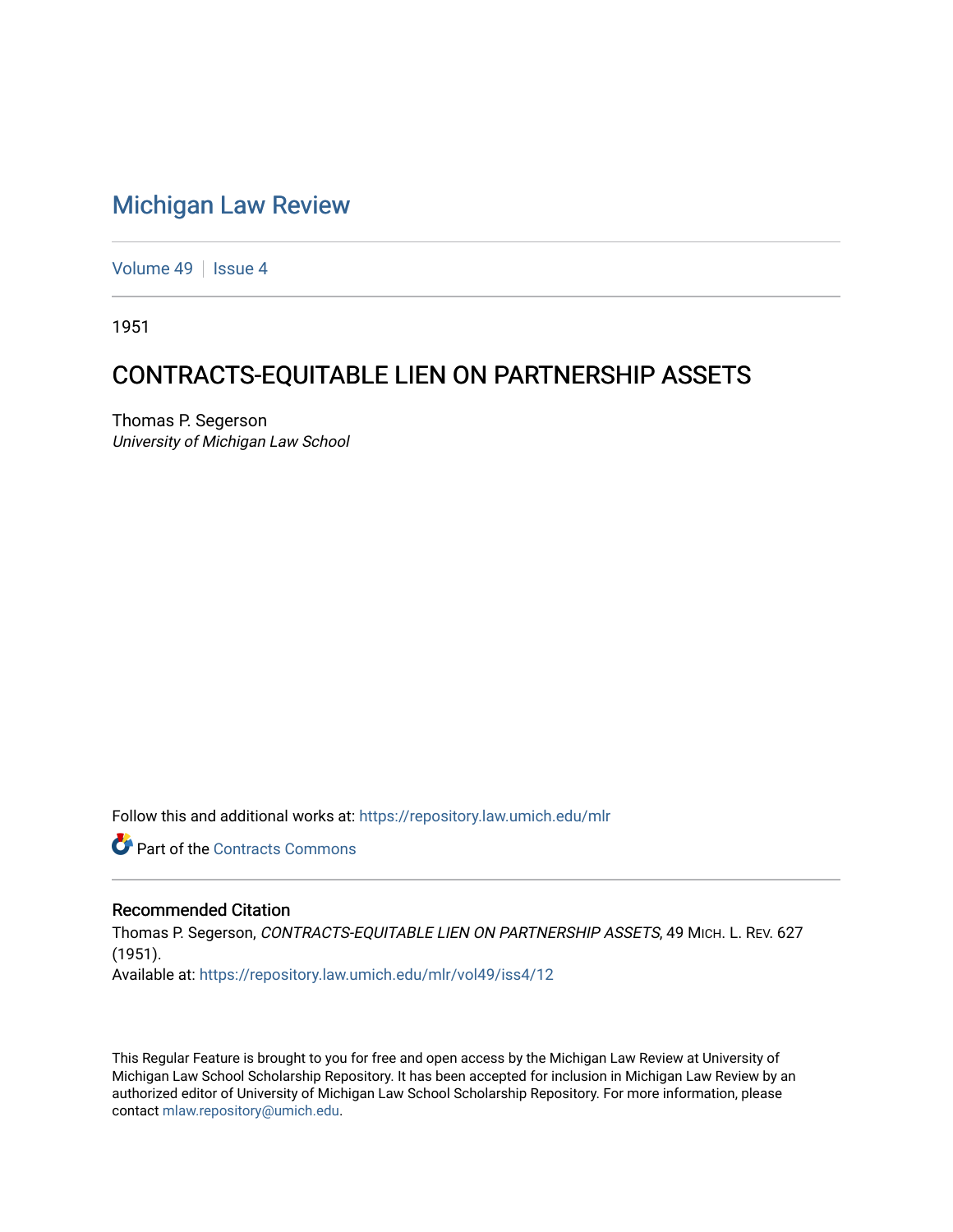1951] RECENT DECISIONS 627

CONTRACTS-EQUITABLE LIEN ON PARTNERSHIP ASSETS-The plaintiff and X, now deceased, entered into a partnership agreement whereby each was given the option, upon the death of the other, to wind up the partnership affairs according to law or to purchase the deceased's interest. On  $X$ 's death, plaintiff exercised the option to purchase. In this suit plaintiff seeks to have a certain agreement construed as a deed and to quiet title. Defendants, as legal representatives of X, answered and filed cross bills claiming a lien on all partnership assets or decedent's partnership interest for the balance due on the purchase price. Defendants allege that the language of the agreement contemplated the creation of such a lien. From a judgment for the plaintiff, defendants appeal. *Held,* affirmed. The language of the agreement did not show an intent to charge the property as security for the obligation. Wiltse v. Schaeffer, (Mich. 1950) 42 N. w. (2d) 91.

A court in attempting to determine whether an equitable lien arises from the language of a contract faces essentially a problem of construction. A specific intent to charge or pledge property as security for an obligation must be found.1 The language of the agreement upon which the defendants lay their greatest stress as evidence of this intent is, ''In the event the surviving partner elects to purchase the interests of the deceased partner, he shall give written notice  $\ldots$  and shall thereupon become sole owner of the business, subject only to the payment of the purchase price."<sup>2</sup> This certainly does not spell out the creation of a lien in clear, unequivocal terms. Nowhere is the word "lien,"<sup>8</sup> "charge,''4 "pledge,"5 or "security"6 used. The language is ambiguous since the word "subject" could be seen as introducing a condition rather than creating a lien. Moreover, when the language used is susceptible *to* more than one meaning, it should be construed in the light of the attending circumstances. 7 The

1 Jamison Coal and Coke Co. v. Goltra, (8th Cir. 1944) 143 F. (2d) 889; Walker v. Brown, 165 U.S. 654, 17 S.Ct. 453 (1897); Cheff v. Haan, 269 Mich. 593, 257 N.W. 895 (1934); In re Farmers' Supply Co., (D.C. Ohio 1909) 170 F. 502; In re Friedlander's Estate, 178 Misc. 65, 32 N.Y.S. (2d) 991 (1941). For a thorough discussion of the creation of liens by express contract and the intent required, see 4 POMEROY, EQUITY JURISPRU-DENCE, 5th ed., §1235 (1941).

<sup>2</sup>Principal case at 92.

a Childs Real Estate Co. v. Shelburne Realty Co., 23 Cal. (2d) 263, 143 P. (2d) 697 (1943); Whiting v. Eichelberger, 16 Iowa 422 (1864).

<sup>4</sup>Phillipson v. Phillipson, 302 Mich. 84, 4 N.W. (2d) 477 (1942); Pinch v. Anthony, 8 Allen (90 Mass.) 536 (1864). See also, Noremac, Inc. v. Centre Hill Court, Inc., 164 Va. 151, 178 S.E. 877 (1935).

<sup>5</sup>Chase v. Peck, 21 N.Y. 581 (1860); In re Assignment of Snyder, 138 Iowa 553, 114 N.W. 615 (1908); National Bank of Deposit of the City of New York v. Rogers, 166 N.Y. 380, 59 N.E. 922 (1901).

<sup>6</sup>Higgins v. Manson, 126 Cal. 467, 58 P. 907 (1899); Nau v. Santa Ana Sugar Co., 79 Cal. App. 685, 250 P. 705 (1926); Chattanooga Nat. Bank v. Rome Iron Co., (5th Cir. 1900) 102 F. 755. Cf. Knott v. Shepherdstown Mfg. Co., 30 W. Va. 790, 5 S.E. 266 (1888).

<sup>7</sup>Moore v. Kimball, 291 Mich. 455, 289 N.W. 213 (1939); Thomas v. Jewell, 300 Mich. 556, 2 N.W. (2d) 501 (1942); Taylor v. Taylor, 310 Mich. 541, 17 N.W. (2d) 745 (1945). \_